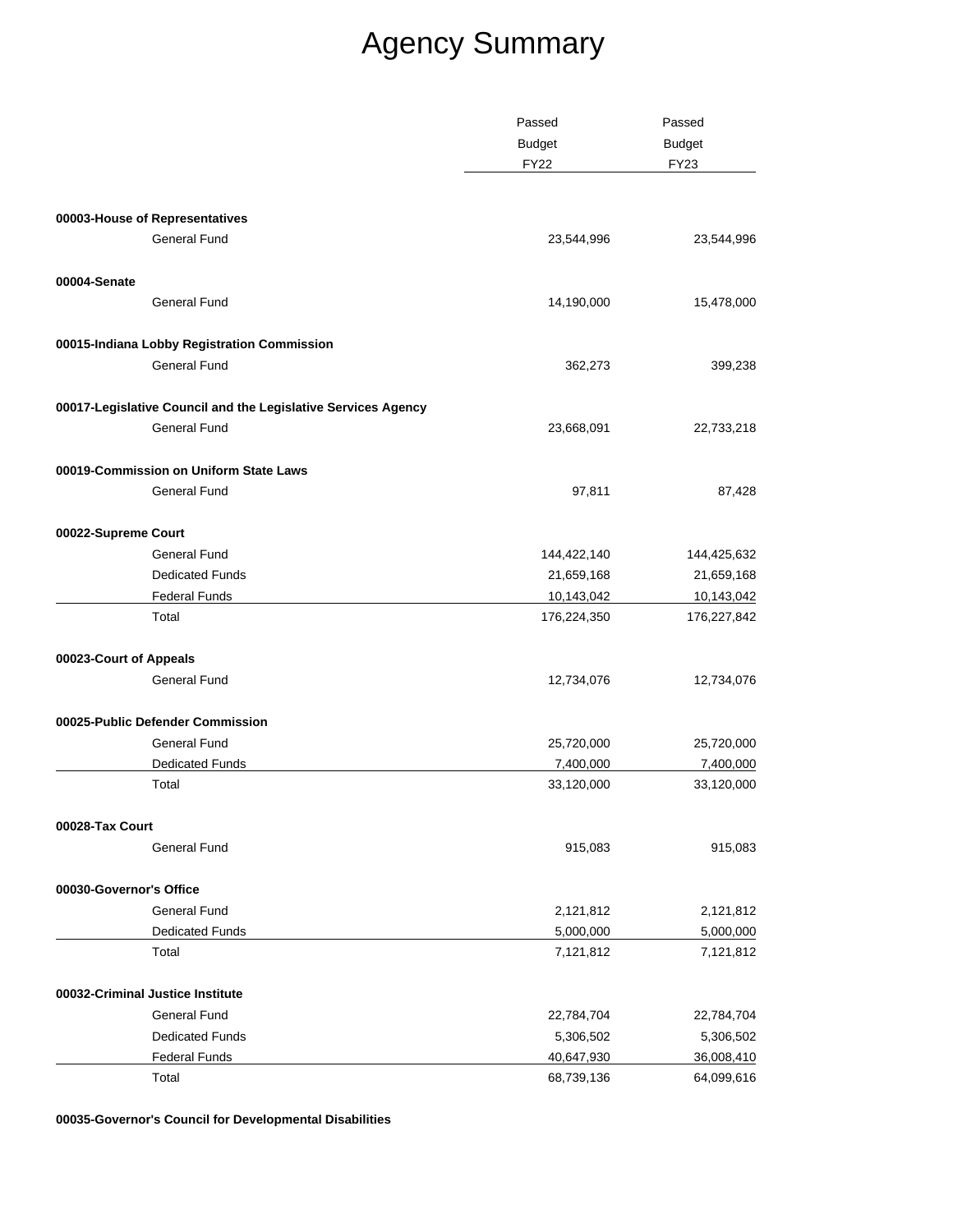|                                                           | Passed                       | Passed                       |
|-----------------------------------------------------------|------------------------------|------------------------------|
|                                                           | <b>Budget</b><br><b>FY22</b> | <b>Budget</b><br><b>FY23</b> |
| <b>Federal Funds</b>                                      | 1,480,000                    | 1,480,000                    |
| 00036-Department of Agriculture                           |                              |                              |
| <b>General Fund</b>                                       | 4,180,025                    | 4,180,025                    |
| <b>Dedicated Funds</b>                                    | 4,470,024                    | 4,470,024                    |
| <b>Federal Funds</b>                                      | 612,000                      | 612,000                      |
| Total                                                     | 9,262,049                    | 9,262,049                    |
| 00037-IndianaDestinationDevelopmentCorporation            |                              |                              |
| <b>General Fund</b>                                       | 6,022,529                    | 6,022,529                    |
| <b>Dedicated Funds</b>                                    | 725,820                      | 725,820                      |
| Total                                                     | 6,748,349                    | 6,748,349                    |
| 00038-Lieutenant Governor                                 |                              |                              |
| <b>General Fund</b>                                       | 8,265,103                    | 7,665,103                    |
| <b>Dedicated Funds</b>                                    | 5,000                        | 5,000                        |
| <b>Federal Funds</b>                                      | 281,772,377                  | 31,772,377                   |
| Total                                                     | 290,042,480                  | 39,442,480                   |
| 00039-Prosecuting Attorneys' Council                      |                              |                              |
| <b>General Fund</b>                                       | 7,203,830                    | 7,203,830                    |
| <b>Dedicated Funds</b>                                    | 826,641                      | 826,641                      |
| <b>Federal Funds</b>                                      | 271,909                      | 271,909                      |
| Total                                                     | 8,302,380                    | 8,302,380                    |
| 00040-Secretary of State                                  |                              |                              |
| <b>General Fund</b>                                       | 5,407,544                    | 5,982,544                    |
| <b>Dedicated Funds</b>                                    | 8,250,221                    | 8,250,221                    |
| Total                                                     | 13,657,765                   | 14,232,765                   |
| 00044-Indiana Protection and Advocacy Services Commission |                              |                              |
| <b>Federal Funds</b>                                      | 3,055,190                    | 3,055,190                    |
| 00046-Attorney General                                    |                              |                              |
| <b>General Fund</b>                                       | 21,532,051                   | 21,532,051                   |
| <b>Dedicated Funds</b>                                    | 16,669,034                   | 16,669,034                   |
| <b>Federal Funds</b>                                      | 6,138,232                    | 6,138,232                    |
| Total                                                     | 44,339,317                   | 44,339,317                   |
| 00048-Treasurer of State                                  |                              |                              |
| General Fund                                              | 4,618,009                    | 11,626,509                   |
| <b>Dedicated Funds</b>                                    | 14,000,000                   | 14,000,000                   |
| Total                                                     | 18,618,009                   | 25,626,509                   |
| 00050-Auditor of State                                    |                              |                              |
| General Fund                                              | 67,297,495                   | 67,297,495                   |
| <b>Dedicated Funds</b>                                    | 899,966,128                  | 899,966,128                  |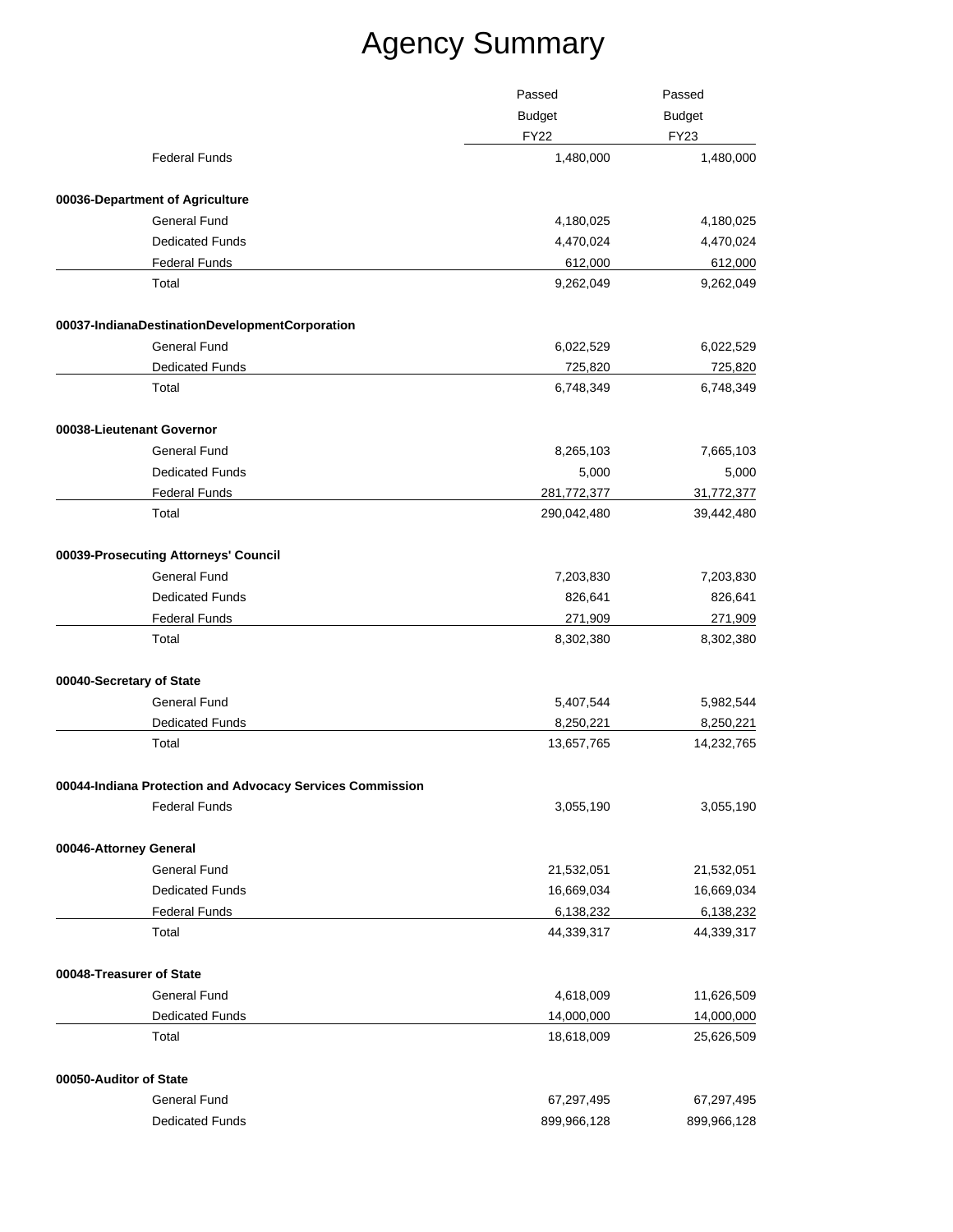|                                                   | Passed<br><b>Budget</b> | Passed<br><b>Budget</b><br><b>FY23</b> |
|---------------------------------------------------|-------------------------|----------------------------------------|
|                                                   |                         |                                        |
|                                                   | <b>FY22</b>             |                                        |
| Total                                             | 967,263,623             | 967,263,623                            |
| 00054-Distressed Unit Appeal Board                |                         |                                        |
| <b>General Fund</b>                               | 4,250,000               | 4,250,000                              |
| 00055-Office of Management and Budget             |                         |                                        |
| <b>General Fund</b>                               | 497,515                 | 497,515                                |
| 00057-State Budget Agency                         |                         |                                        |
| <b>General Fund</b>                               | 349,201,857             | 439,395,498                            |
| <b>Dedicated Funds</b>                            | 10,000,000              | 10,000,000                             |
| Total                                             | 359,201,857             | 449,395,498                            |
| 00060-Management and Performance Hub              |                         |                                        |
| <b>General Fund</b>                               | 7,375,352               | 7,375,352                              |
| 00061-Department of Administration                |                         |                                        |
| <b>General Fund</b>                               | 71,391,547              | 75,538,974                             |
| <b>Dedicated Funds</b>                            | 6,840,272               | 6,812,272                              |
| <b>Federal Funds</b>                              | 25,500                  | 25,500                                 |
| Total                                             | 78,257,319              | 82,376,746                             |
| 00062-Indiana Archives and Records Administration |                         |                                        |
| General Fund                                      | 2,033,480               | 2,033,480                              |
| <b>Dedicated Funds</b>                            | 254,914                 | 254,914                                |
| Total                                             | 2,288,394               | 2,288,394                              |
| 00063-Indiana Election Division                   |                         |                                        |
| General Fund                                      | 5,951,591               | 5,951,591                              |
| <b>Dedicated Funds</b>                            | 73,979                  | 73,979                                 |
| Federal Funds                                     | 6,475                   | 6,475                                  |
| Total                                             | 6,032,045               | 6,032,045                              |
| 00064-Office of the Public Access Counselor       |                         |                                        |
| <b>General Fund</b>                               | 300,176                 | 300,176                                |
| 00067-Office of Technology                        |                         |                                        |
| <b>Dedicated Funds</b>                            | 1,175,918               | 1,175,918                              |
| 00070-State Personnel Department                  |                         |                                        |
| <b>General Fund</b>                               | 3,296,766               | 3,296,766                              |
| 00072-Indiana Public Retirement System            |                         |                                        |
| <b>General Fund</b>                               | 1,144,637,402           | 1,172,731,624                          |
| Dedicated Funds                                   | 156,200,000             | 155,400,000                            |
| Total                                             | 1,300,837,402           | 1,328,131,624                          |
|                                                   |                         |                                        |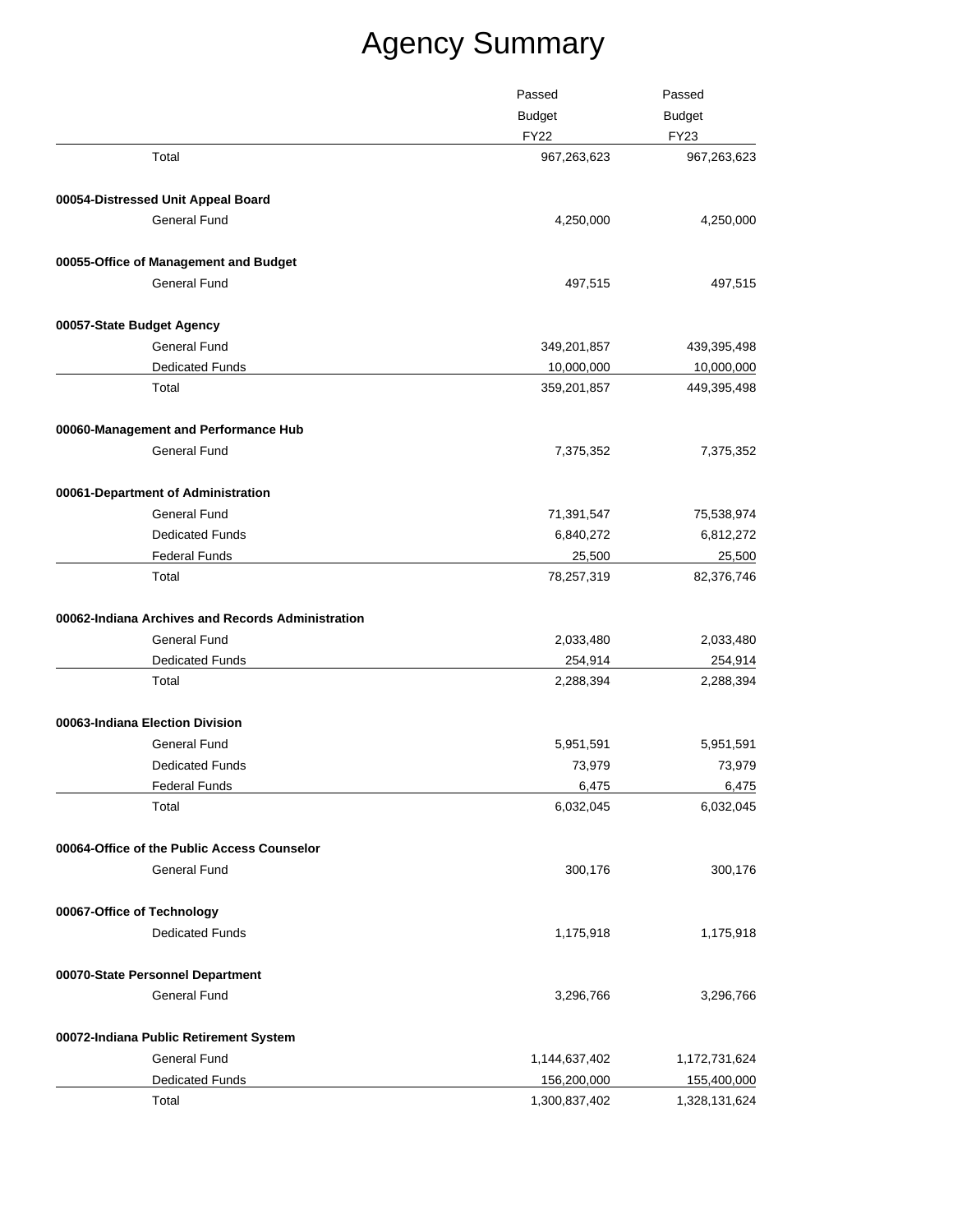|                                                | Passed        | Passed<br><b>Budget</b> |              |
|------------------------------------------------|---------------|-------------------------|--------------|
|                                                | <b>Budget</b> |                         |              |
|                                                |               | <b>FY22</b>             | <b>FY23</b>  |
| 00074-State Employees' Appeals Commission      |               |                         |              |
| General Fund                                   |               | 136,337                 | 136,337      |
| 00075-Office of Inspector General              |               |                         |              |
| <b>General Fund</b>                            |               | 1,189,168               | 1,189,168    |
| <b>Dedicated Funds</b>                         |               | 3,624                   | 3,624        |
| Total                                          |               | 1,192,792               | 1,192,792    |
| 00077-Office of Administrative Law Proceedings |               |                         |              |
| <b>General Fund</b>                            |               | 1,500,000               | 1,500,000    |
| 00080-State Board of Accounts                  |               |                         |              |
| <b>General Fund</b>                            |               | 13,720,717              | 13,720,717   |
| <b>Dedicated Funds</b>                         |               | 15,292,119              | 15,292,119   |
| Total                                          |               | 29,012,836              | 29,012,836   |
| 00090-Department of Revenue                    |               |                         |              |
| <b>General Fund</b>                            |               | 87,885,887              | 71,585,887   |
| <b>Dedicated Funds</b>                         |               | 8,614,579               | 8,614,579    |
| Total                                          |               | 96,500,466              | 80,200,466   |
| 00100-Indiana State Police                     |               |                         |              |
| <b>General Fund</b>                            |               | 221,275,242             | 217,375,446  |
| <b>Dedicated Funds</b>                         |               | 50,796,555              | 50,796,555   |
| <b>Federal Funds</b>                           |               | 38, 152, 785            | 16, 152, 785 |
| Total                                          |               | 310,224,582             | 284,324,786  |
| 00103-Law Enforcement Training Academy         |               |                         |              |
| <b>General Fund</b>                            |               | 2,631,157               | 2,728,622    |
| <b>Dedicated Funds</b>                         |               | 2,584,810               | 2,622,760    |
| Total                                          |               | 5,215,967               | 5,351,382    |
| 00110-Adjutant General                         |               |                         |              |
| <b>General Fund</b>                            |               | 16,506,352              | 22,718,322   |
| <b>Dedicated Funds</b>                         |               | 1,180,574               | 1,451,277    |
| <b>Federal Funds</b>                           |               | 71,836,495              | 71,836,495   |
| Total                                          |               | 89,523,421              | 96,006,094   |
| 00115-State Department of Toxicology           |               |                         |              |
| <b>General Fund</b>                            |               | 2,249,632               | 2,249,632    |
| <b>Dedicated Funds</b>                         |               | 355,000                 | 355,000      |
| <b>Federal Funds</b>                           |               | 200,000                 | 200,000      |
| Total                                          |               | 2,804,632               | 2,804,632    |
| 00160-Department of Veterans' Affairs          |               |                         |              |
| <b>General Fund</b>                            |               | 3,914,668               | 3,914,668    |
| <b>Dedicated Funds</b>                         |               | 1,512,029               | 1,512,029    |
|                                                |               |                         |              |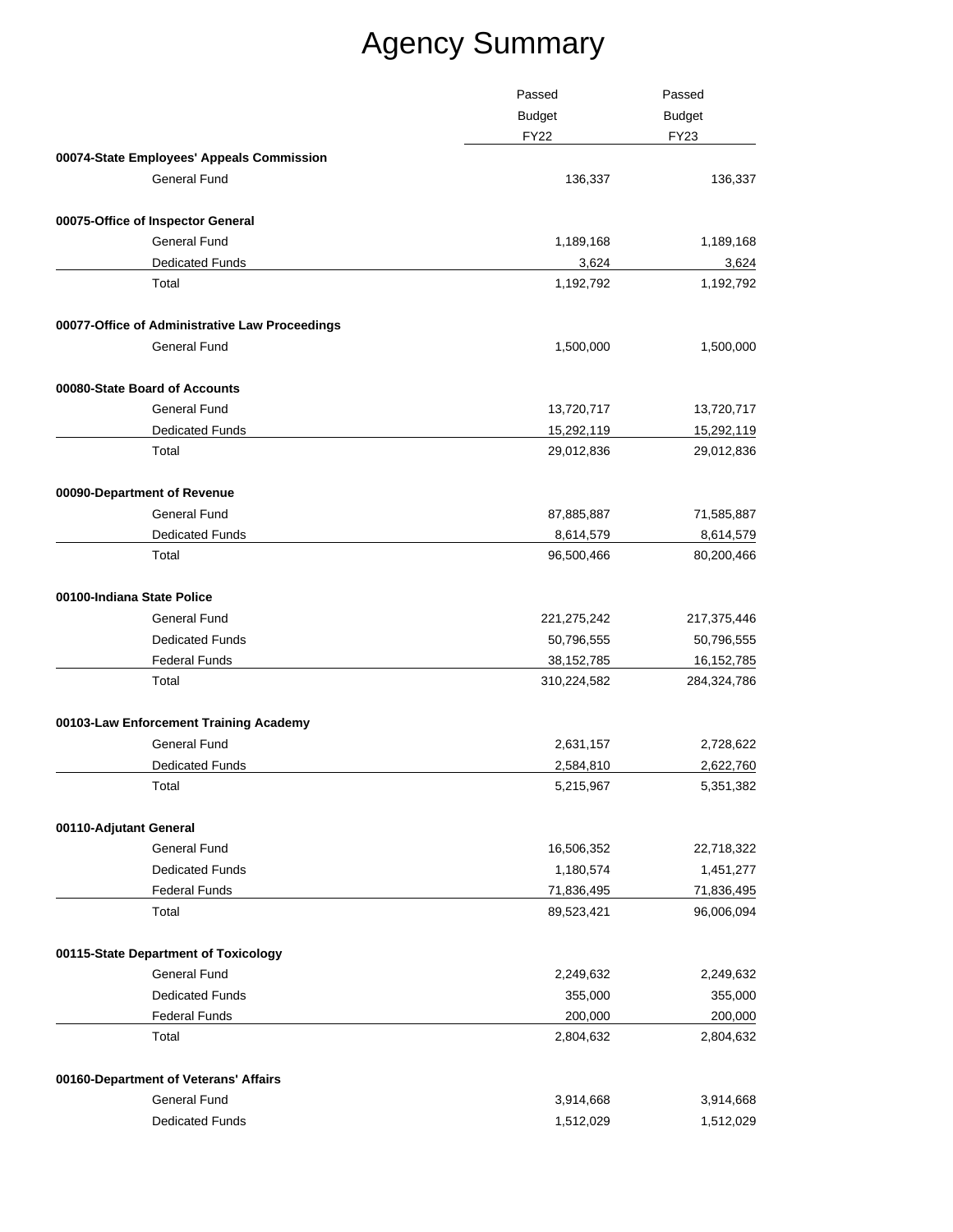|                                              | Passed                       | Passed                       |
|----------------------------------------------|------------------------------|------------------------------|
|                                              | <b>Budget</b><br><b>FY22</b> | <b>Budget</b><br><b>FY23</b> |
| <b>Federal Funds</b>                         | 681,021                      | 681,021                      |
| Total                                        | 6,107,718                    | 6,107,718                    |
| 00190-Indiana Gaming Commission              |                              |                              |
| <b>General Fund</b>                          | 325,000                      | 325,000                      |
| <b>Dedicated Funds</b>                       | 29,521,008                   | 29,829,008                   |
| Total                                        | 29,846,008                   | 30,154,008                   |
| 00200-Utility Regulatory Commission          |                              |                              |
| <b>Dedicated Funds</b>                       | 9,583,878                    | 9,583,878                    |
| <b>Federal Funds</b>                         | 1,129,965                    | 1,129,965                    |
| Total                                        | 10,713,843                   | 10,713,843                   |
| 00205-Utility Consumer Counselor             |                              |                              |
| <b>Dedicated Funds</b>                       | 7,736,658                    | 7,736,658                    |
| 00208-Department of Financial Institutions   |                              |                              |
| <b>Dedicated Funds</b>                       | 9,328,671                    | 9,328,671                    |
| 00210-Department of Insurance                |                              |                              |
| <b>Dedicated Funds</b>                       | 125,343,435                  | 122,043,435                  |
| <b>Federal Funds</b>                         | 2,668,350                    | 2,668,350                    |
| Total                                        | 128,011,785                  | 124,711,785                  |
| 00215-Department of Local Government Finance |                              |                              |
| <b>General Fund</b>                          | 3,696,201                    | 3,696,201                    |
| <b>Dedicated Funds</b>                       | 540,280                      | 540,280                      |
| Total                                        | 4,236,481                    | 4,236,481                    |
| 00217-Indiana Board of Tax Review            |                              |                              |
| General Fund                                 | 1,366,968                    | 1,366,968                    |
| <b>Dedicated Funds</b>                       | 320,628                      | 320,628                      |
| Total                                        | 1,687,596                    | 1,687,596                    |
| 00220-Worker's Compensation Board            |                              |                              |
| <b>General Fund</b>                          | 1,835,964                    | 1,835,964                    |
| <b>Dedicated Funds</b>                       | 7,759,850                    | 7,759,850                    |
| Total                                        | 9,595,814                    | 9,595,814                    |
| 00225-Department of Labor                    |                              |                              |
| <b>General Fund</b>                          | 3,280,502                    | 3,280,502                    |
| <b>Dedicated Funds</b>                       | 912,983                      | 912,983                      |
| <b>Federal Funds</b>                         | 3,476,869                    | 3,476,869                    |
| Total                                        | 7,670,354                    | 7,670,354                    |
| 00230-Alcohol and Tobacco Commission         |                              |                              |
| <b>Dedicated Funds</b>                       | 23,281,061                   | 23,546,146                   |
|                                              |                              |                              |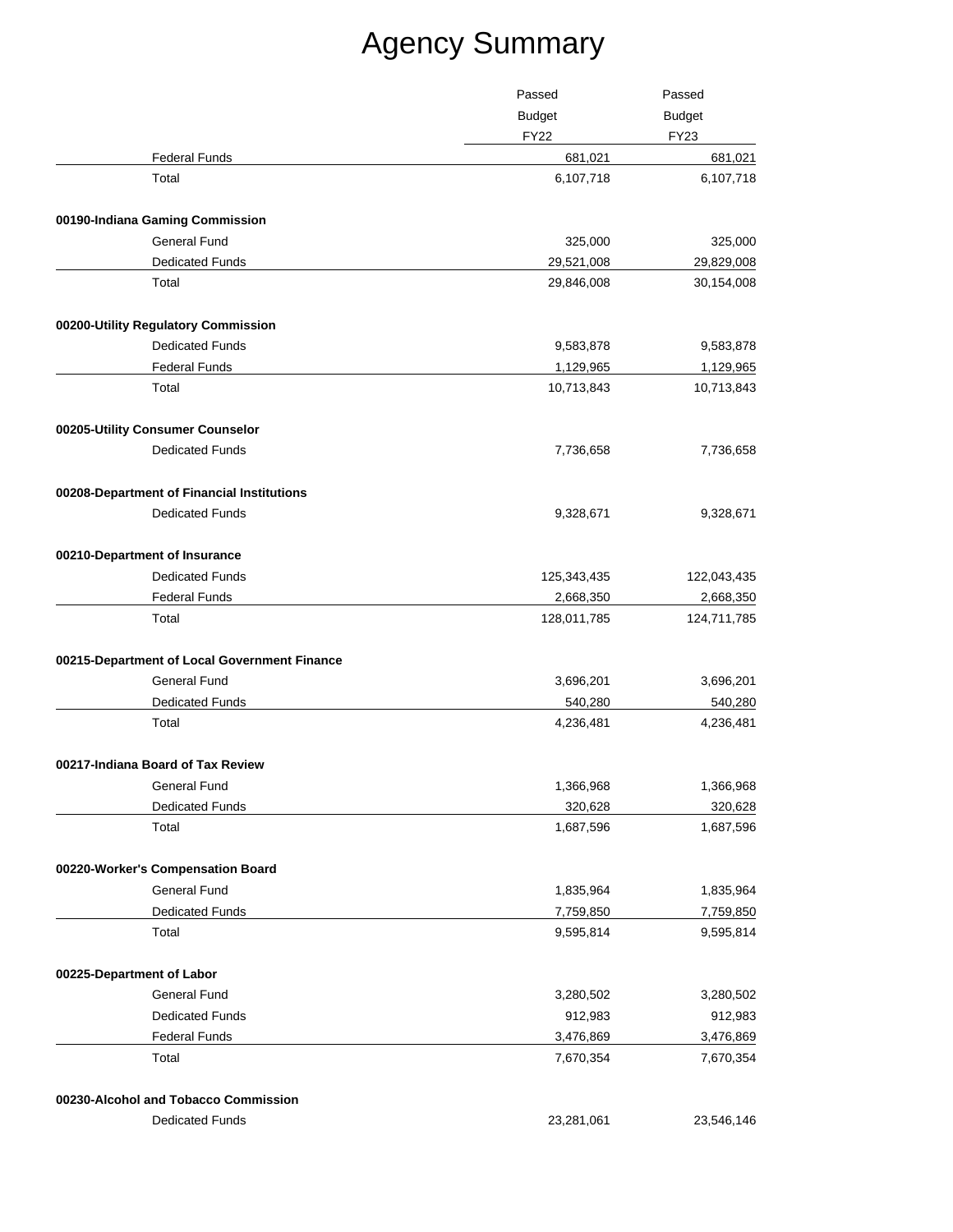| <b>Budget</b><br><b>Budget</b><br><b>FY22</b><br><b>FY23</b><br><b>Federal Funds</b><br>200,000<br>Total<br>23,481,061<br>00235-Bureau of Motor Vehicles<br><b>General Fund</b><br>26,309,849<br><b>Dedicated Funds</b><br>15,117,143<br>Total<br>41,426,992<br>00240-Coroners' Training Board<br><b>Dedicated Funds</b><br>400,000<br>00250-Professional Licensing Agency<br><b>General Fund</b><br>4,522,482<br><b>Dedicated Funds</b><br>3,207,242<br><b>Federal Funds</b><br>675,000<br>Total<br>8,404,724<br>00258-Civil Rights Commission<br>General Fund<br>2,275,434<br><b>Dedicated Funds</b><br>96,332<br><b>Federal Funds</b><br>543,105<br>Total<br>2,914,871<br>00260-Indiana Economic Development Corporation<br>General Fund<br>87,123,307<br><b>Dedicated Funds</b><br>2,499,140<br><b>Federal Funds</b><br>259,219,284<br>Total<br>348,841,731<br>00261-Indiana Finance Authority<br>2,500,000<br>Dedicated Funds<br><b>Federal Funds</b><br>311,000,000<br>313,500,000<br>Total |  | Passed | Passed                   |
|---------------------------------------------------------------------------------------------------------------------------------------------------------------------------------------------------------------------------------------------------------------------------------------------------------------------------------------------------------------------------------------------------------------------------------------------------------------------------------------------------------------------------------------------------------------------------------------------------------------------------------------------------------------------------------------------------------------------------------------------------------------------------------------------------------------------------------------------------------------------------------------------------------------------------------------------------------------------------------------------------|--|--------|--------------------------|
|                                                                                                                                                                                                                                                                                                                                                                                                                                                                                                                                                                                                                                                                                                                                                                                                                                                                                                                                                                                                   |  |        |                          |
|                                                                                                                                                                                                                                                                                                                                                                                                                                                                                                                                                                                                                                                                                                                                                                                                                                                                                                                                                                                                   |  |        |                          |
|                                                                                                                                                                                                                                                                                                                                                                                                                                                                                                                                                                                                                                                                                                                                                                                                                                                                                                                                                                                                   |  |        | 200,000                  |
|                                                                                                                                                                                                                                                                                                                                                                                                                                                                                                                                                                                                                                                                                                                                                                                                                                                                                                                                                                                                   |  |        | 23,746,146               |
|                                                                                                                                                                                                                                                                                                                                                                                                                                                                                                                                                                                                                                                                                                                                                                                                                                                                                                                                                                                                   |  |        |                          |
|                                                                                                                                                                                                                                                                                                                                                                                                                                                                                                                                                                                                                                                                                                                                                                                                                                                                                                                                                                                                   |  |        | 26,309,849               |
|                                                                                                                                                                                                                                                                                                                                                                                                                                                                                                                                                                                                                                                                                                                                                                                                                                                                                                                                                                                                   |  |        | 14,870,103               |
|                                                                                                                                                                                                                                                                                                                                                                                                                                                                                                                                                                                                                                                                                                                                                                                                                                                                                                                                                                                                   |  |        | 41,179,952               |
|                                                                                                                                                                                                                                                                                                                                                                                                                                                                                                                                                                                                                                                                                                                                                                                                                                                                                                                                                                                                   |  |        |                          |
|                                                                                                                                                                                                                                                                                                                                                                                                                                                                                                                                                                                                                                                                                                                                                                                                                                                                                                                                                                                                   |  |        | 400,000                  |
|                                                                                                                                                                                                                                                                                                                                                                                                                                                                                                                                                                                                                                                                                                                                                                                                                                                                                                                                                                                                   |  |        |                          |
|                                                                                                                                                                                                                                                                                                                                                                                                                                                                                                                                                                                                                                                                                                                                                                                                                                                                                                                                                                                                   |  |        | 4,522,482                |
|                                                                                                                                                                                                                                                                                                                                                                                                                                                                                                                                                                                                                                                                                                                                                                                                                                                                                                                                                                                                   |  |        | 3,389,795                |
|                                                                                                                                                                                                                                                                                                                                                                                                                                                                                                                                                                                                                                                                                                                                                                                                                                                                                                                                                                                                   |  |        | $\overline{\phantom{0}}$ |
|                                                                                                                                                                                                                                                                                                                                                                                                                                                                                                                                                                                                                                                                                                                                                                                                                                                                                                                                                                                                   |  |        | 7,912,277                |
|                                                                                                                                                                                                                                                                                                                                                                                                                                                                                                                                                                                                                                                                                                                                                                                                                                                                                                                                                                                                   |  |        |                          |
|                                                                                                                                                                                                                                                                                                                                                                                                                                                                                                                                                                                                                                                                                                                                                                                                                                                                                                                                                                                                   |  |        | 2,275,434                |
|                                                                                                                                                                                                                                                                                                                                                                                                                                                                                                                                                                                                                                                                                                                                                                                                                                                                                                                                                                                                   |  |        | 96,332                   |
|                                                                                                                                                                                                                                                                                                                                                                                                                                                                                                                                                                                                                                                                                                                                                                                                                                                                                                                                                                                                   |  |        | 543,105                  |
|                                                                                                                                                                                                                                                                                                                                                                                                                                                                                                                                                                                                                                                                                                                                                                                                                                                                                                                                                                                                   |  |        | 2,914,871                |
|                                                                                                                                                                                                                                                                                                                                                                                                                                                                                                                                                                                                                                                                                                                                                                                                                                                                                                                                                                                                   |  |        |                          |
|                                                                                                                                                                                                                                                                                                                                                                                                                                                                                                                                                                                                                                                                                                                                                                                                                                                                                                                                                                                                   |  |        | 87,123,307               |
|                                                                                                                                                                                                                                                                                                                                                                                                                                                                                                                                                                                                                                                                                                                                                                                                                                                                                                                                                                                                   |  |        | 2,499,140                |
|                                                                                                                                                                                                                                                                                                                                                                                                                                                                                                                                                                                                                                                                                                                                                                                                                                                                                                                                                                                                   |  |        | 258,019,284              |
|                                                                                                                                                                                                                                                                                                                                                                                                                                                                                                                                                                                                                                                                                                                                                                                                                                                                                                                                                                                                   |  |        | 347,641,731              |
|                                                                                                                                                                                                                                                                                                                                                                                                                                                                                                                                                                                                                                                                                                                                                                                                                                                                                                                                                                                                   |  |        |                          |
|                                                                                                                                                                                                                                                                                                                                                                                                                                                                                                                                                                                                                                                                                                                                                                                                                                                                                                                                                                                                   |  |        | 2,500,000                |
|                                                                                                                                                                                                                                                                                                                                                                                                                                                                                                                                                                                                                                                                                                                                                                                                                                                                                                                                                                                                   |  |        | 80,000,000               |
|                                                                                                                                                                                                                                                                                                                                                                                                                                                                                                                                                                                                                                                                                                                                                                                                                                                                                                                                                                                                   |  |        | 82,500,000               |
| 00263-Housing and Community Development Authority                                                                                                                                                                                                                                                                                                                                                                                                                                                                                                                                                                                                                                                                                                                                                                                                                                                                                                                                                 |  |        |                          |
| <b>General Fund</b><br>1,499,972                                                                                                                                                                                                                                                                                                                                                                                                                                                                                                                                                                                                                                                                                                                                                                                                                                                                                                                                                                  |  |        | 1,499,972                |
| <b>Dedicated Funds</b><br>8,500,000                                                                                                                                                                                                                                                                                                                                                                                                                                                                                                                                                                                                                                                                                                                                                                                                                                                                                                                                                               |  |        | 8,500,000                |
| Total<br>9,999,972                                                                                                                                                                                                                                                                                                                                                                                                                                                                                                                                                                                                                                                                                                                                                                                                                                                                                                                                                                                |  |        | 9,999,972                |
| 00265-Indiana Horse Racing Commission                                                                                                                                                                                                                                                                                                                                                                                                                                                                                                                                                                                                                                                                                                                                                                                                                                                                                                                                                             |  |        |                          |
| <b>Dedicated Funds</b><br>24,781,052                                                                                                                                                                                                                                                                                                                                                                                                                                                                                                                                                                                                                                                                                                                                                                                                                                                                                                                                                              |  |        | 24,781,052               |
| 00266-Office of Energy Development                                                                                                                                                                                                                                                                                                                                                                                                                                                                                                                                                                                                                                                                                                                                                                                                                                                                                                                                                                |  |        |                          |
| <b>General Fund</b><br>235,109                                                                                                                                                                                                                                                                                                                                                                                                                                                                                                                                                                                                                                                                                                                                                                                                                                                                                                                                                                    |  |        | 235,109                  |
| <b>Federal Funds</b><br>1,175,545                                                                                                                                                                                                                                                                                                                                                                                                                                                                                                                                                                                                                                                                                                                                                                                                                                                                                                                                                                 |  |        | 1,175,545                |
| Total<br>1,410,654                                                                                                                                                                                                                                                                                                                                                                                                                                                                                                                                                                                                                                                                                                                                                                                                                                                                                                                                                                                |  |        | 1,410,654                |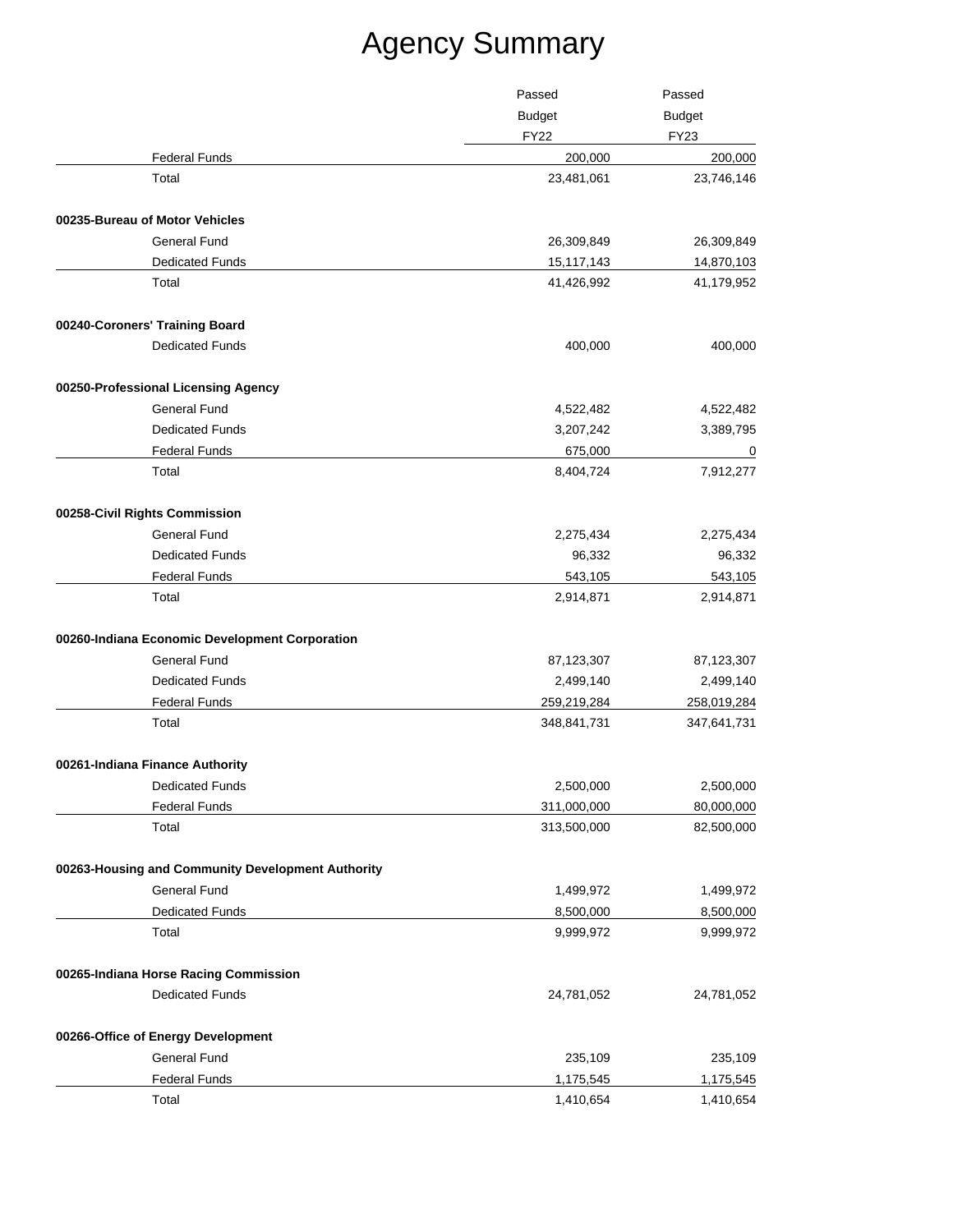|                                                           | Passed<br><b>Budget</b><br><b>FY22</b> | Passed                       |
|-----------------------------------------------------------|----------------------------------------|------------------------------|
|                                                           |                                        | <b>Budget</b><br><b>FY23</b> |
|                                                           |                                        |                              |
| 00286-Integrated Public Safety Commission                 |                                        |                              |
| <b>Dedicated Funds</b>                                    | 14,698,322                             | 14,698,322                   |
| 00300-Department of Natural Resources                     |                                        |                              |
| <b>General Fund</b>                                       | 54,567,254                             | 55,321,860                   |
| <b>Dedicated Funds</b>                                    | 90,162,489                             | 90,281,989                   |
| <b>Federal Funds</b>                                      | 132,353,783                            | 47, 353, 783                 |
| Total                                                     | 277,083,526                            | 192,957,632                  |
| 00303-Indiana State Museum and Historic Sites Corporation |                                        |                              |
| <b>General Fund</b>                                       | 11,741,025                             | 11,703,020                   |
| <b>Dedicated Funds</b>                                    | 0                                      | 757,800                      |
| Total                                                     | 11,741,025                             | 12,460,820                   |
| 00310-White River State Park Development Commission       |                                        |                              |
| General Fund                                              | 848,506                                | 848,506                      |
| 00315-World War Memorial Commission                       |                                        |                              |
| <b>General Fund</b>                                       | 2,687,778                              | 4,257,018                    |
| <b>Dedicated Funds</b>                                    | 114,935                                | 114,935                      |
| Total                                                     | 2,802,713                              | 4,371,953                    |
| 00322-Kankakee River Basin Commission                     |                                        |                              |
| <b>General Fund</b>                                       | 52,487                                 | 52,487                       |
| 00325-Maumee River Basin Commission                       |                                        |                              |
| <b>General Fund</b>                                       | 101,850                                | 101,850                      |
| 00330-St. Joseph River Basin Commission                   |                                        |                              |
| <b>General Fund</b>                                       | 104,974                                | 104,974                      |
| 00340-Bureau of Motor Vehicles Commission                 |                                        |                              |
| <b>Dedicated Funds</b>                                    | 106,681,667                            | 106,681,667                  |
| 00351-State Board of Animal Health                        |                                        |                              |
| <b>General Fund</b>                                       | 7,152,350                              | 7,152,350                    |
| <b>Dedicated Funds</b>                                    | 211,750                                | 211,750                      |
| <b>Federal Funds</b>                                      | 1,957,644                              | 1,957,644                    |
| Total                                                     | 9,321,744                              | 9,321,744                    |
| 00385-Department of Homeland Security                     |                                        |                              |
| <b>General Fund</b>                                       | 19,218,891                             | 19,218,891                   |
| <b>Dedicated Funds</b>                                    | 16,495,947                             | 16,897,109                   |
| <b>Federal Funds</b>                                      | 38,574,965                             | 29,630,550                   |
| Total                                                     | 74,289,803                             | 65,746,550                   |

**00400-State Department of Health**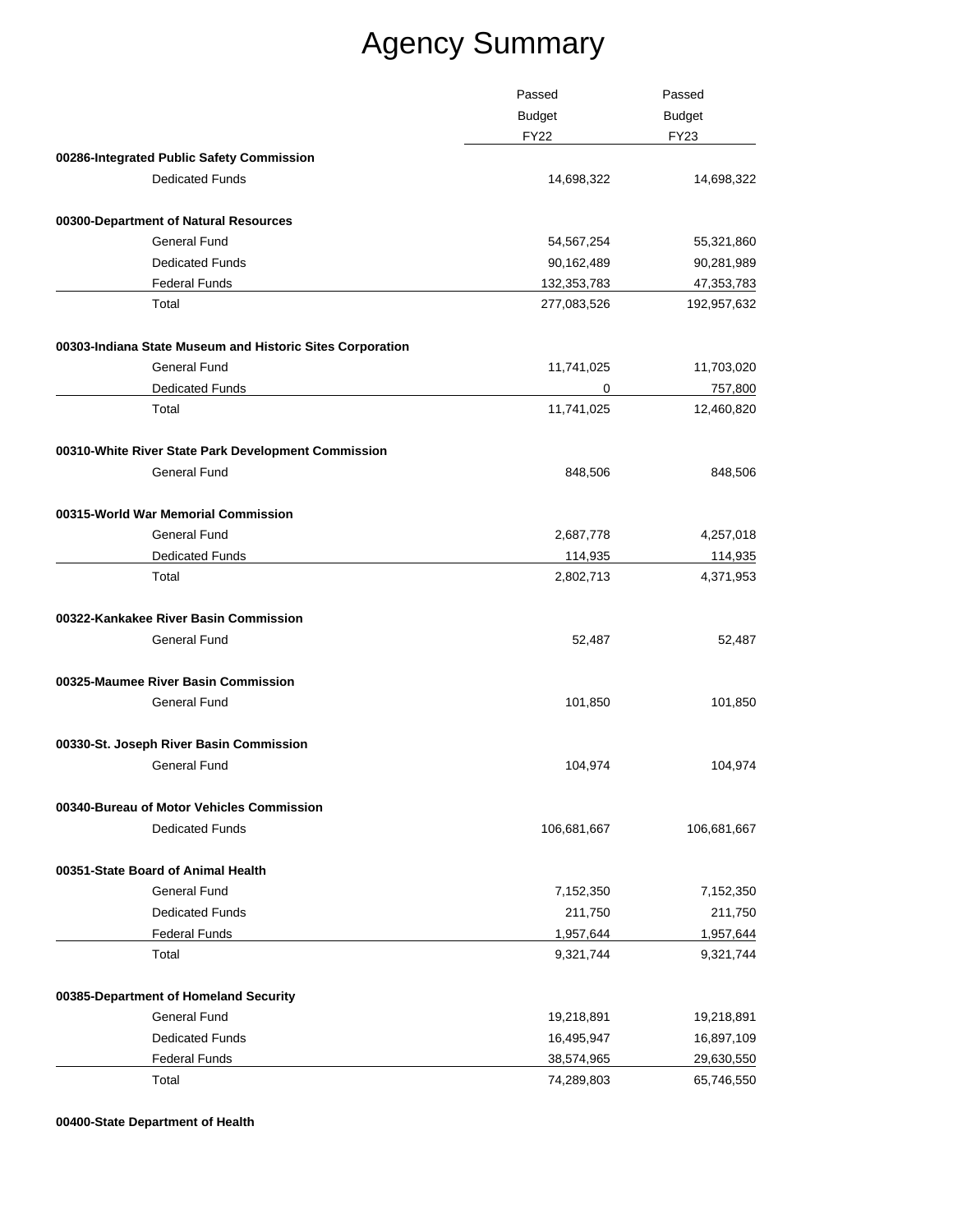|                                                 | Passed        | Passed<br><b>Budget</b><br><b>FY23</b> |
|-------------------------------------------------|---------------|----------------------------------------|
|                                                 | <b>Budget</b> |                                        |
|                                                 | <b>FY22</b>   |                                        |
| General Fund                                    | 12,817,947    | 12,617,947                             |
| <b>Dedicated Funds</b>                          | 111,282,790   | 111,282,790                            |
| <b>Federal Funds</b>                            | 410,868,533   | 410,868,533                            |
| Total                                           | 534,969,270   | 534,769,270                            |
| 00405-Family and Social Services Administration |               |                                        |
| <b>General Fund</b>                             | 14,904,442    | 14,904,442                             |
| <b>Federal Funds</b>                            | 47,503,088    | 47,503,088                             |
| Total                                           | 62,407,530    | 62,407,530                             |
| 00410-Division of Mental Health                 |               |                                        |
| General Fund                                    | 148,562,182   | 148,562,182                            |
| <b>Dedicated Funds</b>                          | 21,031,871    | 17,645,725                             |
| <b>Federal Funds</b>                            | 111,377,740   | 111,377,740                            |
| Total                                           | 280,971,793   | 277,585,647                            |
| 00415-Evansville Psychiatric Children's Center  |               |                                        |
| <b>General Fund</b>                             | 1,576,369     | 1,576,369                              |
| <b>Dedicated Funds</b>                          | 2,661,422     | 2,209,422                              |
| Total                                           | 4,237,791     | 3,785,791                              |
| 00425-Evansville State Hospital                 |               |                                        |
| <b>General Fund</b>                             | 23,287,442    | 23,287,442                             |
| <b>Dedicated Funds</b>                          | 4,340,134     | 4,340,134                              |
| Total                                           | 27,627,576    | 27,627,576                             |
| 00430-Madison State Hospital                    |               |                                        |
| General Fund                                    | 25,611,949    | 25,611,949                             |
| Dedicated Funds                                 | 2,796,667     | 2,895,067                              |
| Total                                           | 28,408,616    | 28,507,016                             |
| 00435-Logansport State Hospital                 |               |                                        |
| <b>General Fund</b>                             | 31,692,661    | 31,692,661                             |
| <b>Dedicated Funds</b>                          | 2,243,833     | 3,234,464                              |
| Total                                           | 33,936,494    | 34,927,125                             |
| 00440-Richmond State Hospital                   |               |                                        |
| <b>General Fund</b>                             | 33,519,553    | 33,519,553                             |
| <b>Dedicated Funds</b>                          | 2,062,201     | 3,279,686                              |
| Total                                           | 35,581,754    | 36,799,239                             |
| 00450-Larue Carter Memorial Hospital            |               |                                        |
| <b>General Fund</b>                             | 832,452       | 832,452                                |
| 00451-Neuro Diagnostic Institute                |               |                                        |
| <b>General Fund</b>                             | 31,094,679    | 30,477,366                             |
| <b>Dedicated Funds</b>                          | 4,671,125     | 5,288,438                              |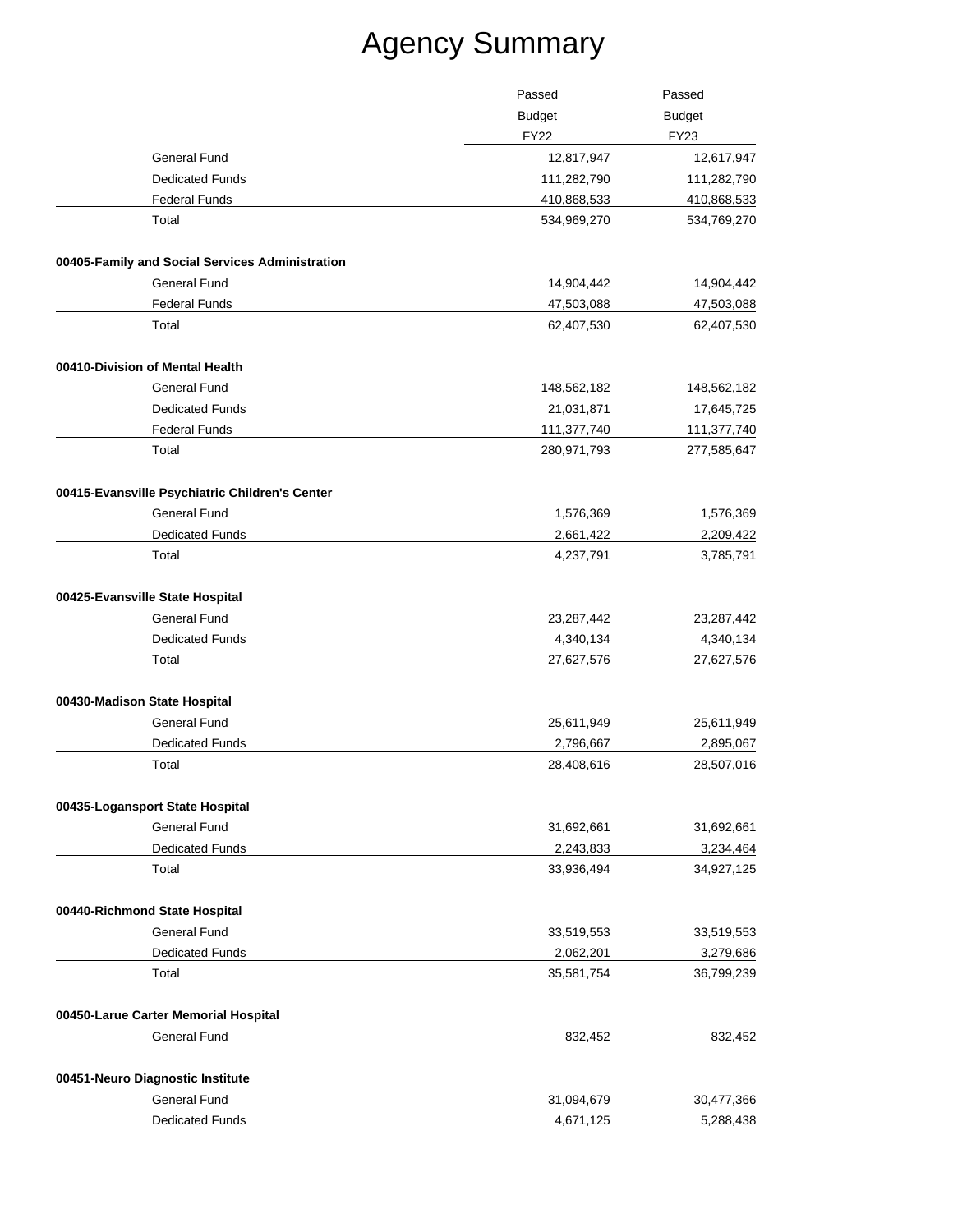|                                                            | Passed            | Passed                       |
|------------------------------------------------------------|-------------------|------------------------------|
|                                                            | <b>Budget</b>     | <b>Budget</b><br><b>FY23</b> |
|                                                            | <b>FY22</b>       |                              |
| Total                                                      | 35,765,804        | 35,765,804                   |
| 00495-Department of Environmental Management               |                   |                              |
| <b>General Fund</b>                                        | 24,138,931        | 24,138,931                   |
| <b>Dedicated Funds</b>                                     | 84,669,669        | 85,019,669                   |
| <b>Federal Funds</b>                                       | 14,336,471        | 14,836,471                   |
| Total                                                      | 123,145,071       | 123,995,071                  |
| 00496-Office of Environmental Adjudication                 |                   |                              |
| <b>General Fund</b>                                        | 339,659           | 339,659                      |
| 00497-Division of Disability & Rehabilitation Services     |                   |                              |
| <b>General Fund</b>                                        | 41,357,108        | 41,357,108                   |
| <b>Dedicated Funds</b>                                     | 3,994,506         | 3,994,506                    |
| <b>Federal Funds</b>                                       | 65,808,690        | 65,808,690                   |
| Total                                                      | 111,160,304       | 111,160,304                  |
| 00498-Division of Aging Administration                     |                   |                              |
| <b>General Fund</b>                                        | 59,230,469        | 59,230,469                   |
| <b>Dedicated Funds</b>                                     | 5,451,948         | 5,451,948                    |
| <b>Federal Funds</b>                                       | 41,248,120        | 41,248,120                   |
| Total                                                      | 105,930,537       | 105,930,537                  |
| 00500-Division of Family Resources                         |                   |                              |
| <b>General Fund</b>                                        | 128,043,484       | 128,043,484                  |
| <b>Dedicated Funds</b>                                     | 5,816,761         | 5,816,761                    |
| <b>Federal Funds</b>                                       | 1,164,512,495     | 1,164,086,700                |
| Total                                                      | 1,298,372,740     | 1,297,946,945                |
| 00501-Office of Early Childhood and Out-of-School Learning |                   |                              |
| General Fund                                               | 51,677,728        | 51,677,728                   |
| <b>Dedicated Funds</b>                                     | 35,000            | 35,000                       |
| <b>Federal Funds</b>                                       | 187,587,131       | 187,587,131                  |
| Total                                                      | 239,299,859       | 239,299,859                  |
| 00502-Department of Child Services                         |                   |                              |
| General Fund                                               | 885,634,062       | 885,634,062                  |
| <b>Dedicated Funds</b>                                     | 472,500           | 472,500                      |
| <b>Federal Funds</b>                                       | 386,939,378       | 386,939,378                  |
| Total                                                      | 1,273,045,940     | 1,273,045,940                |
| 00503-Office of Medicaid Policy and Planning               |                   |                              |
| <b>General Fund</b>                                        | 2,707,368,843     | 3,059,568,843                |
| <b>Dedicated Funds</b>                                     | 1,834,744,368     | 1,830,844,368                |
| <b>Federal Funds</b>                                       | 11,610,852,348    | 12, 134, 495, 634            |
| Total                                                      | 16, 152, 965, 559 | 17,024,908,845               |
|                                                            |                   |                              |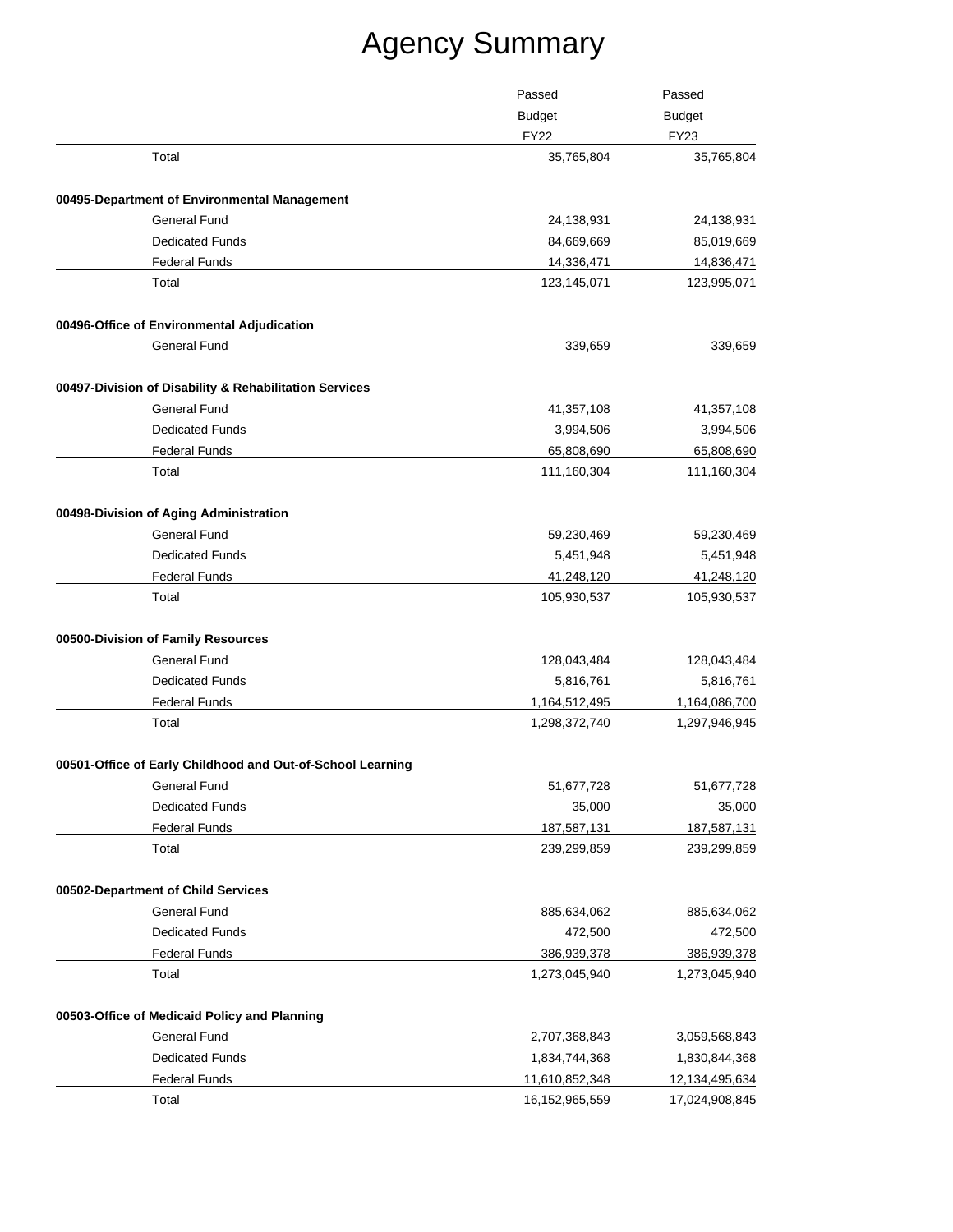| Passed<br><b>Budget</b>                                  |               | Passed      |  |
|----------------------------------------------------------|---------------|-------------|--|
|                                                          | <b>Budget</b> |             |  |
|                                                          | <b>FY22</b>   | <b>FY23</b> |  |
| 00505-Education Employment Relations Board               |               |             |  |
| <b>General Fund</b>                                      | 984,705       | 984,705     |  |
| 00510-Department of Workforce Development                |               |             |  |
| <b>General Fund</b>                                      | 42,280,625    | 42,280,625  |  |
| <b>Dedicated Funds</b>                                   | 19,183,080    | 19,183,080  |  |
| <b>Federal Funds</b>                                     | 1,000,870,592 | 500,870,592 |  |
| Total                                                    | 1,062,334,297 | 562,334,297 |  |
| 00512-Workforce Cabinet                                  |               |             |  |
| <b>General Fund</b>                                      | 2,449,000     | 2,449,000   |  |
| <b>Federal Funds</b>                                     | 26,374,898    | 26,374,898  |  |
| Total                                                    | 28,823,898    | 28,823,898  |  |
| 00515-Industry and Farms Division                        |               |             |  |
| <b>Dedicated Funds</b>                                   | 42,056,963    | 43,258,507  |  |
| 00520-InvestEd Indiana                                   |               |             |  |
| <b>Federal Funds</b>                                     | 76,000,000    | 0           |  |
| 00550-Indiana School for the Blind and Visually Impaired |               |             |  |
| <b>General Fund</b>                                      | 11,680,183    | 11,680,183  |  |
| <b>Dedicated Funds</b>                                   | 1,288,933     | 911,792     |  |
| <b>Federal Funds</b>                                     | 177,457       | 177,457     |  |
| Total                                                    | 13,146,573    | 12,769,432  |  |
| 00560-Indiana School for the Deaf                        |               |             |  |
| <b>General Fund</b>                                      | 17,057,993    | 17,057,993  |  |
| <b>Dedicated Funds</b>                                   | 734,637       | 1,960,604   |  |
| <b>Federal Funds</b>                                     | 348,883       | 348,883     |  |
| Total                                                    | 18,141,513    | 19,367,480  |  |
| 00570-Indiana Veterans' Home                             |               |             |  |
| <b>Dedicated Funds</b>                                   | 25,926,500    | 25,354,500  |  |
| 00605-Public Defender                                    |               |             |  |
| <b>General Fund</b>                                      | 7,498,943     | 7,498,943   |  |
| 00610-Public Defender Council                            |               |             |  |
| <b>General Fund</b>                                      | 4,206,445     | 4,206,445   |  |
| <b>Dedicated Funds</b>                                   | 152,402       | 152,402     |  |
| <b>Federal Funds</b>                                     | 140,000       | 140,000     |  |
| Total                                                    | 4,498,847     | 4,498,847   |  |
| 00614-Chain O' Lakes Correctional Facility               |               |             |  |
| <b>General Fund</b>                                      | 1,903,114     | 1,903,114   |  |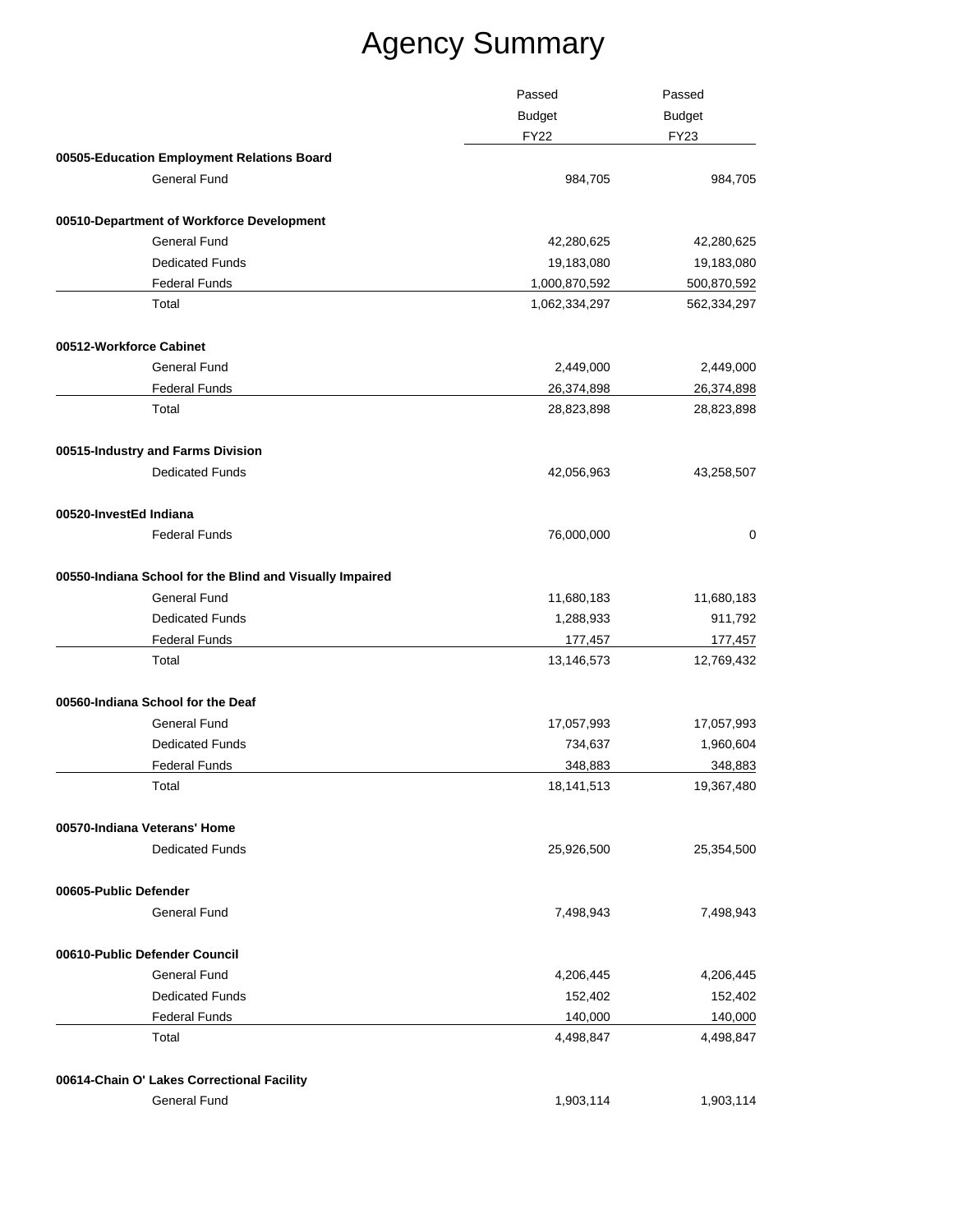|                                                     | Passed<br><b>Budget</b> | Passed                       |  |
|-----------------------------------------------------|-------------------------|------------------------------|--|
|                                                     |                         | <b>Budget</b><br><b>FY23</b> |  |
|                                                     | <b>FY22</b>             |                              |  |
| 00615-Department of Correction                      |                         |                              |  |
| <b>General Fund</b>                                 | 328,397,930             | 333,752,930                  |  |
| <b>Dedicated Funds</b>                              | 8,768,355               | 8,768,355                    |  |
| <b>Federal Funds</b>                                | 21,588,222              | 6,088,222                    |  |
| Total                                               | 358,754,507             | 348,609,507                  |  |
| 00616-North Central Juvenile Facility               |                         |                              |  |
| General Fund                                        | 13,671,064              | 13,671,064                   |  |
| 00618-Miami Correctional Facility                   |                         |                              |  |
| <b>General Fund</b>                                 | 36,111,345              | 36,111,345                   |  |
| 00619-Logansport Juvenile Intake/Diagnosis Facility |                         |                              |  |
| <b>Dedicated Funds</b>                              | 100,000                 | 0                            |  |
| 00620-Indiana State Prison                          |                         |                              |  |
| <b>General Fund</b>                                 | 42,666,759              | 42,666,759                   |  |
| <b>Dedicated Funds</b>                              | 1,500,000               | 500,000                      |  |
| Total                                               | 44,166,759              | 43,166,759                   |  |
| 00621-Parole Division                               |                         |                              |  |
| <b>General Fund</b>                                 | 13,810,281              | 13,810,281                   |  |
| 00622-South Bend Work Release Center                |                         |                              |  |
| <b>General Fund</b>                                 | 2,214,365               | 2,214,365                    |  |
| <b>Dedicated Funds</b>                              | 655,820                 | 655,820                      |  |
| Total                                               | 2,870,185               | 2,870,185                    |  |
| 00623-Heritage Trail Correctional Facility          |                         |                              |  |
| <b>General Fund</b>                                 | 8,929,757               | 8,929,757                    |  |
| <b>Dedicated Funds</b>                              | $\Omega$                | 250,000                      |  |
| Total                                               | 8,929,757               | 9,179,757                    |  |
| 00630-Pendleton Correctional Facility               |                         |                              |  |
| <b>General Fund</b>                                 | 38,843,661              | 38,843,661                   |  |
| 00635-Correctional Industrial Facility              |                         |                              |  |
| <b>General Fund</b>                                 | 24,065,745              | 24,065,745                   |  |
| <b>Dedicated Funds</b>                              | 4,250,000               | 950,000                      |  |
| Total                                               | 28,315,745              | 25,015,745                   |  |
| 00640-Women's Prison                                |                         |                              |  |
| <b>General Fund</b>                                 | 14,451,465              | 14,451,465                   |  |
| 00645-New Castle Correctional Facility              |                         |                              |  |
| <b>General Fund</b>                                 | 42,098,400              | 42,098,400                   |  |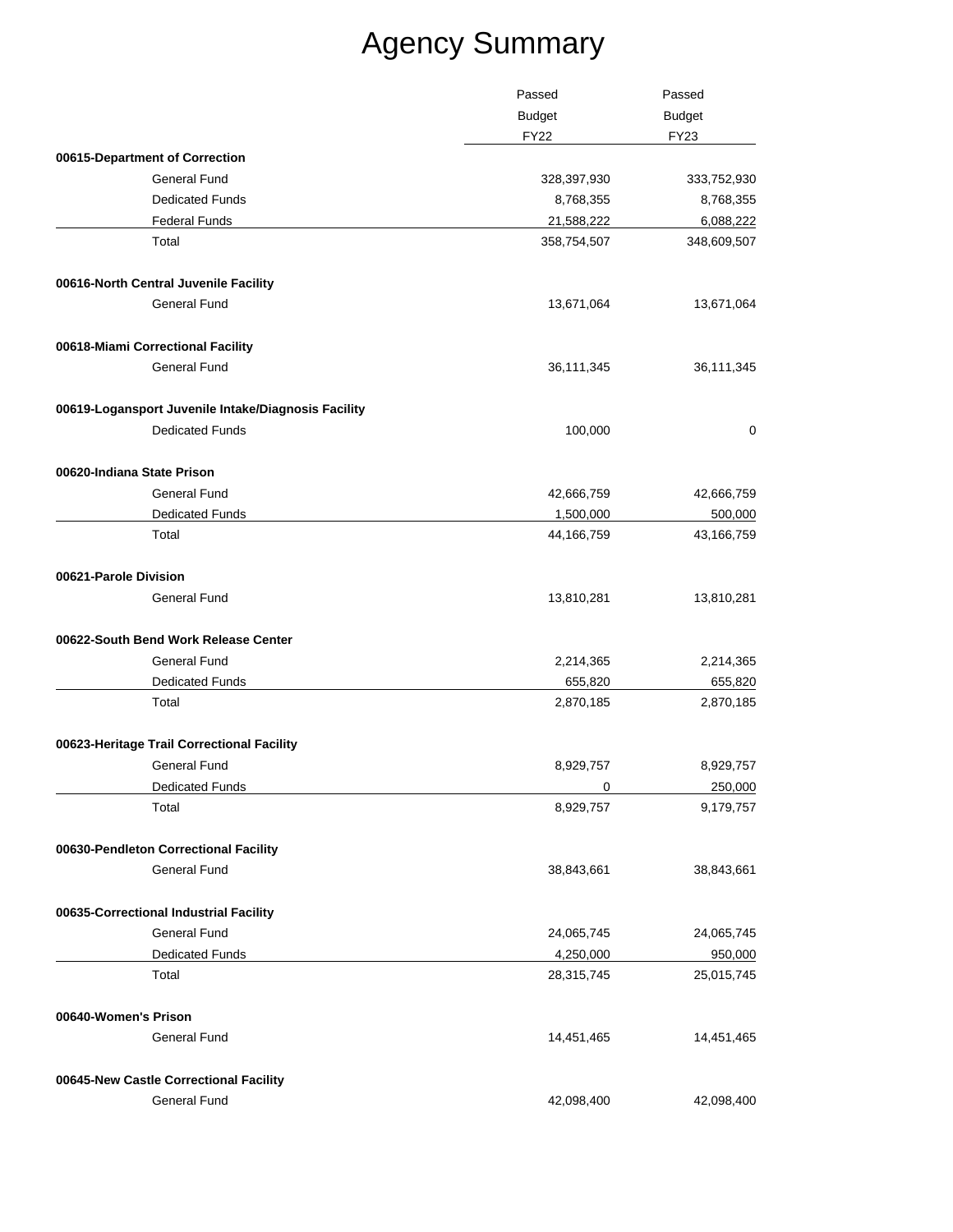|                                                  | Passed        | Passed        |
|--------------------------------------------------|---------------|---------------|
|                                                  | <b>Budget</b> | <b>Budget</b> |
|                                                  | <b>FY22</b>   | <b>FY23</b>   |
| 00650-Putnamville Correctional Facility          |               |               |
| <b>General Fund</b>                              | 36,532,143    | 36,532,143    |
| 00655-Pendleton Juvenile Correctional Facility   |               |               |
| <b>General Fund</b>                              | 19,348,685    | 19,348,685    |
| 00660-Indianapolis Re-Entry Educational Facility |               |               |
| <b>General Fund</b>                              | 853,000       | 853,000       |
| 00661-LaPorte Juvenile Correctional Facility     |               |               |
| <b>General Fund</b>                              | 4,539,910     | 4,539,910     |
| 00665-Wabash Valley Correctional Facility        |               |               |
| <b>General Fund</b>                              | 47,222,812    | 47,222,812    |
| 00667-Madison Correctional Facility              |               |               |
| <b>General Fund</b>                              | 13,688,699    | 13,688,699    |
| 00675-Branchville Correctional Facility          |               |               |
| <b>General Fund</b>                              | 19,857,237    | 19,857,237    |
| <b>Dedicated Funds</b>                           | 0             | 575,000       |
| Total                                            | 19,857,237    | 20,432,237    |
| 00680-Westville Correctional Facility            |               |               |
| <b>General Fund</b>                              | 451,717,569   | 51,717,569    |
| <b>Dedicated Funds</b>                           | 0             | 1,250,000     |
| Total                                            | 451,717,569   | 52,967,569    |
| 00685-Rockville Correctional Facility for Women  |               |               |
| General Fund                                     | 18,809,213    | 18,809,213    |
| 00690-Plainfield Correctional Facility           |               |               |
| <b>General Fund</b>                              | 28,122,448    | 28,122,448    |
| <b>Dedicated Funds</b>                           | 0             | 1,250,000     |
| Total                                            | 28,122,448    | 29,372,448    |
| 00695-Reception and Diagnostic Center            |               |               |
| <b>General Fund</b>                              | 17,558,545    | 17,558,545    |
| 00697-Edinburgh Correctional Facility            |               |               |
| <b>General Fund</b>                              | 4,756,635     | 4,756,635     |
| 00700-Department of Education                    |               |               |
| <b>General Fund</b>                              | 8,191,350,882 | 8,542,826,378 |
| <b>Dedicated Funds</b>                           | 1,551,409     | 1,551,409     |
| <b>Federal Funds</b>                             | 673,311,313   | 673,311,313   |
| Local Funds                                      | 1,000         | 1,000         |
|                                                  |               |               |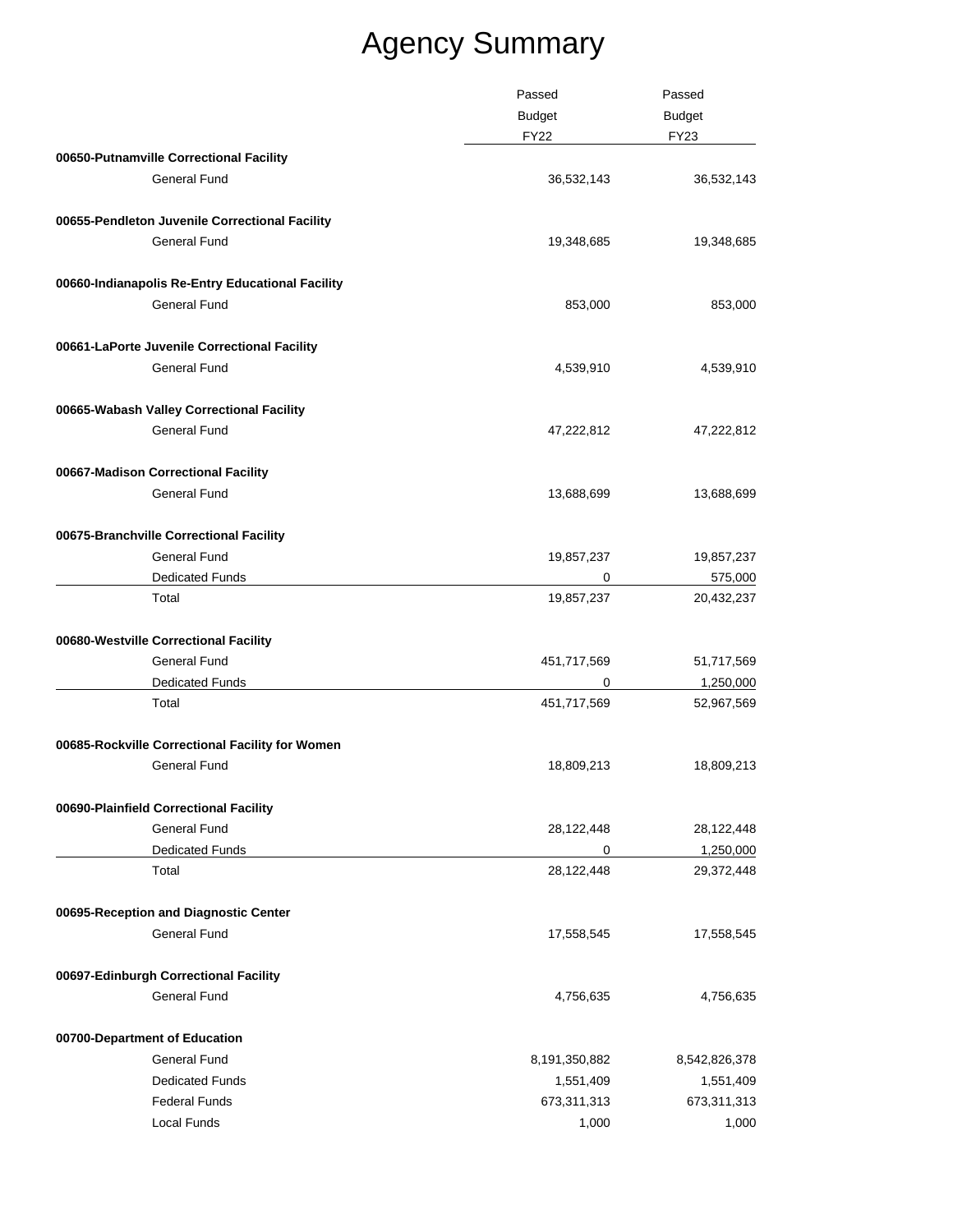|                                                        | Passed<br><b>Budget</b> | Passed<br><b>Budget</b><br><b>FY23</b> |
|--------------------------------------------------------|-------------------------|----------------------------------------|
|                                                        |                         |                                        |
|                                                        | <b>FY22</b>             |                                        |
| Total                                                  | 8,866,214,604           | 9,217,690,100                          |
| 00704-Indiana Charter School Board                     |                         |                                        |
| <b>General Fund</b>                                    | 444,059                 | 444,059                                |
| <b>Dedicated Funds</b>                                 | 188,677                 | 188,677                                |
| Total                                                  | 632,736                 | 632,736                                |
| 00705-Arts Commission                                  |                         |                                        |
| <b>General Fund</b>                                    | 3,632,417               | 3,632,417                              |
| <b>Federal Funds</b>                                   | 819,800                 | 819,800                                |
| Total                                                  | 4,452,217               | 4,452,217                              |
| 00710-lvy Tech Community College                       |                         |                                        |
| <b>General Fund</b>                                    | 281,368,052             | 286,133,022                            |
| 00718-School Lunch Division                            |                         |                                        |
| <b>Federal Funds</b>                                   | 362,200,557             | 362,200,557                            |
| 00719-Commission for Higher Education                  |                         |                                        |
| <b>General Fund</b>                                    | 397,810,290             | 397,810,290                            |
| <b>Dedicated Funds</b>                                 | 2,580,640               | 2,580,640                              |
| <b>Federal Funds</b>                                   | 1,245,180               | 1,245,180                              |
| Total                                                  | 401,636,110             | 401,636,110                            |
| 00730-State Library                                    |                         |                                        |
| <b>General Fund</b>                                    | 6,944,596               | 6,944,596                              |
| <b>Dedicated Funds</b>                                 | 1,223,121               | 1,223,121                              |
| <b>Federal Funds</b>                                   | 3,169,439               | 3,169,439                              |
| Total                                                  | 11,337,156              | 11,337,156                             |
| 00741-Northwest Indiana Regional Development Authority |                         |                                        |
| <b>Dedicated Funds</b>                                 | 727,611                 | 727,611                                |
| 00750-Indiana University                               |                         |                                        |
| <b>General Fund</b>                                    | 606,562,947             | 627,896,354                            |
| 00755-Medical Education Board                          |                         |                                        |
| <b>Dedicated Funds</b>                                 | 1,852,698               | 1,852,698                              |
|                                                        |                         |                                        |
| <b>Dedicated Funds</b>                                 | 4,000,000               | 5,000,000                              |
| 00760-Purdue University                                |                         |                                        |
| <b>General Fund</b>                                    | 417,011,154             | 421,452,780                            |
| Dedicated Funds                                        | 1,480,000               | 1,480,000                              |
| Total                                                  | 418,491,154             | 422,932,780                            |
| 00756-Graduate Medical Education Board                 |                         |                                        |